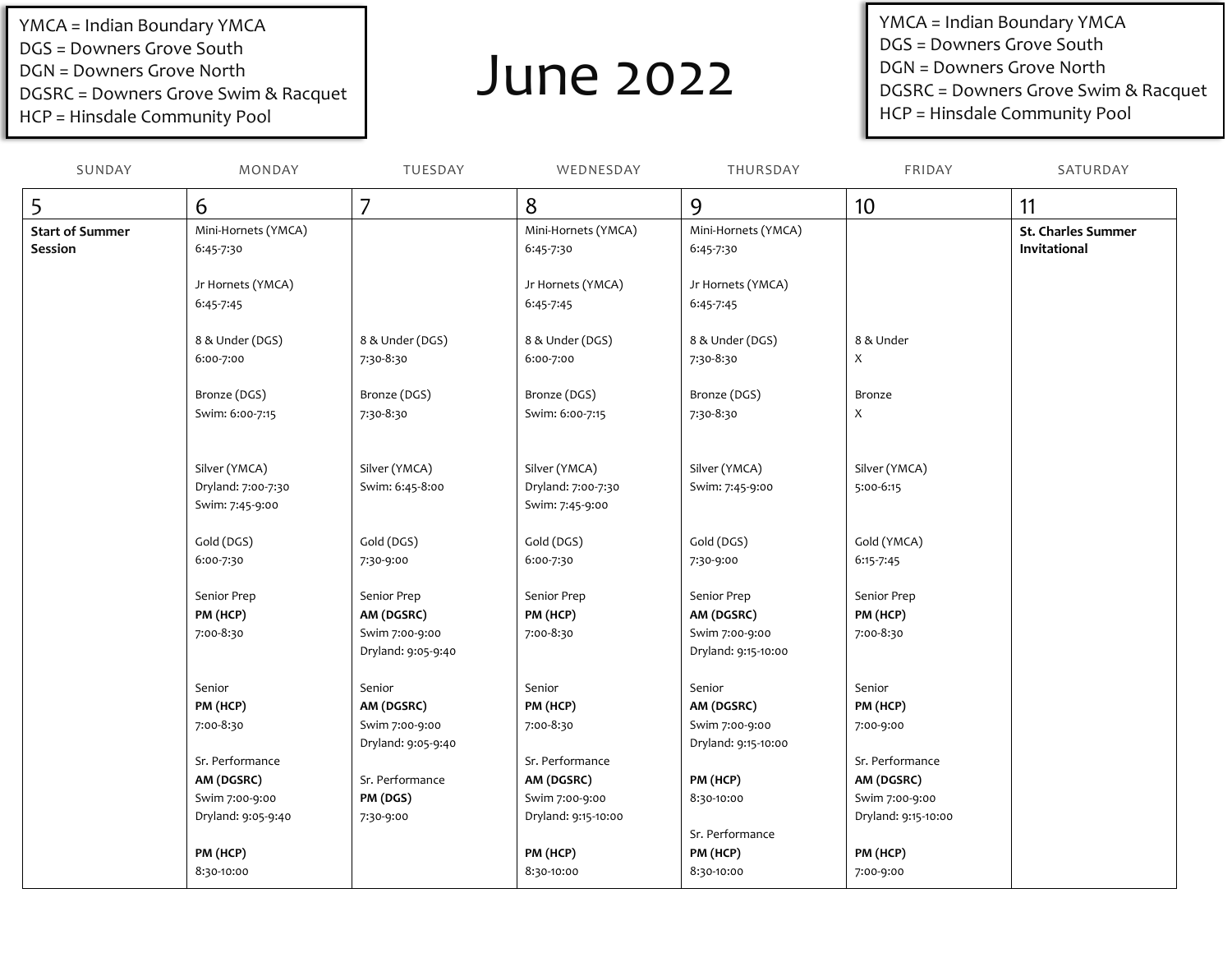| 12                                 | 13                                                                                               | 14                                                                                      | 15                                                                                               | 16                                                                                     | 17                                                                                              | 18                                |
|------------------------------------|--------------------------------------------------------------------------------------------------|-----------------------------------------------------------------------------------------|--------------------------------------------------------------------------------------------------|----------------------------------------------------------------------------------------|-------------------------------------------------------------------------------------------------|-----------------------------------|
| St. Charles Summer<br>Invitational | Mini-Hornets (YMCA)<br>6:45-7:30                                                                 |                                                                                         | Mini-Hornets (YMCA)<br>6:45-7:30                                                                 | Mini-Hornets (YMCA)<br>6:45-7:30                                                       | FAST Summer Jam in<br>Fishers, IN                                                               | FAST Summer Jam in<br>Fishers, IN |
|                                    | Jr Hornets (YMCA)<br>6:45-7:45                                                                   |                                                                                         | Jr Hornets (YMCA)<br>6:45-7:45                                                                   | Jr Hornets (YMCA)<br>6:45-7:45                                                         |                                                                                                 |                                   |
|                                    | 8 & Under (DGS)<br>6:00-7:00                                                                     | 8 & Under (DGS)<br>6:00-7:00                                                            | 8 & Under (DGS)<br>6:00-7:00                                                                     | 8 & Under (DGS)<br>6:00-7:00                                                           | 8 & Under<br>X                                                                                  |                                   |
|                                    | Bronze (DGS)<br>Swim: 6:00-7:15                                                                  | Bronze (DGS)<br>Swim: 6:00-7:15                                                         | Bronze (DGS)<br>Swim: 6:00-7:15                                                                  | Bronze (DGS)<br>Swim: 6:00-7:15                                                        | Bronze<br>X                                                                                     |                                   |
|                                    | Silver (YMCA)<br>Dryland: 7:00-7:30<br>Swim: 7:45-9:00                                           | Silver (YMCA)<br>Swim: 6:45-8:00                                                        | Silver (YMCA)<br>Swim: 7:45-9:00                                                                 | Silver (YMCA)<br>Dryland: 7:00-7:30<br>Swim: 7:45-9:00                                 | Silver (YMCA)<br>5:00-6:15                                                                      |                                   |
|                                    | Gold (DGS)<br>6:00-7:30                                                                          | Gold (DGS)<br>6:00-8:00                                                                 | Gold (DGS)<br>6:00-8:00                                                                          | Gold (DGS)<br>6:00-8:00                                                                | Gold (YMCA)<br>5:00-6:30                                                                        |                                   |
|                                    | Senior Prep<br>PM (HCP)<br>7:00-8:30                                                             | Senior Prep<br>AM (DGSRC)<br>Swim 7:00-9:00<br>Dryland: 9:15-10:00                      | Senior Prep<br>PM (HCP)<br>7:00-8:30                                                             | Senior Prep<br>AM (DGSRC)<br>Swim 7:00-9:00<br>Dryland: 9:15-10:00                     | Senior Prep<br>PM (HCP)<br>7:00-8:30                                                            |                                   |
|                                    | Senior<br>PM (HCP)<br>7:00-8:30                                                                  | Senior<br>AM (DGSRC)<br>Swim 7:00-9:00<br>Dryland: 9:15-10:00<br>PM (HCP)<br>8:30-10:00 | Senior<br>PM (HCP)<br>7:00-8:30                                                                  | Senior<br>AM (DGSRC)<br>Swim 7:00-9:00<br>Dryland: 9:15-10:00<br>PM (DGS)<br>7:30-9:00 | Senior<br>PM (HCP)<br>7:00-9:00                                                                 |                                   |
|                                    | Sr. Performance<br>AM (DGSRC)<br>Swim 7:00-9:00<br>Dryland: 9:15-10:00<br>PM (HCP)<br>8:30-10:00 | Sr. Performance<br>PM (HCP)<br>8:30-10:00                                               | Sr. Performance<br>AM (DGSRC)<br>Swim 7:00-9:00<br>Dryland: 9:15-10:00<br>PM (HCP)<br>8:30-10:00 | Sr. Performance<br>PM (DGS)<br>7:30-9:00                                               | Sr. Performance<br>AM (DGSRC)<br>Swim 7:00-9:00<br>Dryland: 9:15-10:00<br>PM (HCP)<br>7:00-9:00 |                                   |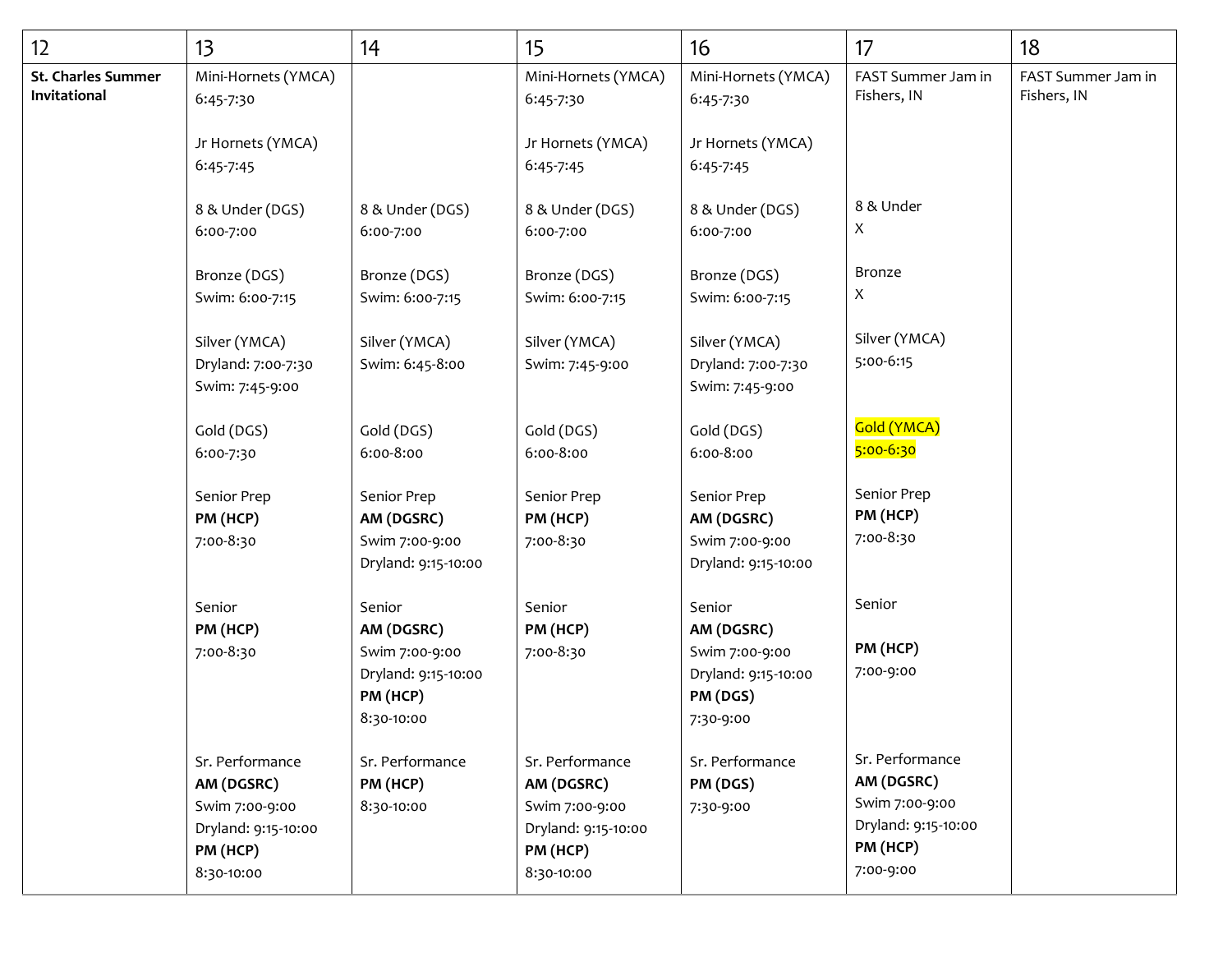| 19                                | 20                                                                                               | 21                                                                                      | 22                                                                                               | 23                                                                                     | 24                                                                     | 25                                |
|-----------------------------------|--------------------------------------------------------------------------------------------------|-----------------------------------------------------------------------------------------|--------------------------------------------------------------------------------------------------|----------------------------------------------------------------------------------------|------------------------------------------------------------------------|-----------------------------------|
| FAST Summer Jam in<br>Fishers, IN | Mini-Hornets (YMCA)<br>6:45-7:30                                                                 |                                                                                         | Mini-Hornets (YMCA)<br>6:45-7:30                                                                 | Mini-Hornets (YMCA)<br>6:45-7:30                                                       | <b>MSC Summer</b><br>Invitational                                      | <b>MSC Summer</b><br>Invitational |
|                                   | Jr Hornets (YMCA)<br>6:45-7:45                                                                   |                                                                                         | Jr Hornets (YMCA)<br>6:45-7:45                                                                   | Jr Hornets (YMCA)<br>6:45-7:45                                                         |                                                                        |                                   |
|                                   | 8 & Under (DGS)<br>6:00-7:00                                                                     | 8 & Under (DGS)<br>6:00-7:00                                                            | 8 & Under (DGS)<br>6:00-7:00                                                                     | 8 & Under (DGS)<br>6:00-7:00                                                           | 8 & Under<br>X                                                         |                                   |
|                                   | Bronze (DGS)<br>Swim: 6:00-7:15                                                                  | Bronze (DGS)<br>Swim: 6:00-7:15                                                         | Bronze (DGS)<br>Swim: 6:00-7:15                                                                  | Bronze (DGS)<br>Swim: 6:00-7:15                                                        | Bronze<br>X                                                            |                                   |
|                                   | Silver (YMCA)<br>Dryland: 7:00-7:30<br>Swim: 7:45-9:00                                           | Silver (YMCA)<br>Swim: 6:45-8:00                                                        | Silver (YMCA)<br>Dryland: 7:00-7:30<br>Swim: 7:45-9:00                                           | Silver (YMCA)<br>Swim: 7:45-9:00                                                       | Silver (YMCA)<br>5:00-6:15                                             |                                   |
|                                   | Gold (DGS)<br>6:00-7:30                                                                          | Gold (DGS)<br>6:00-8:00                                                                 | Gold (DGS)<br>6:00-8:00                                                                          | Gold (DGS)<br>6:00-8:00                                                                | Gold (YMCA)<br>5:00-6:30                                               |                                   |
|                                   | Senior Prep<br>PM (HCP)<br>7:00-8:30                                                             | Senior Prep<br>AM (DGSRC)<br>Swim 7:00-9:00<br>Dryland: 9:15-10:00                      | Senior Prep<br>PM (HCP)<br>7:00-8:30                                                             | Senior Prep<br>AM (DGSRC)<br>Swim 7:00-9:00<br>Dryland: 9:15-10:00                     | Senior Prep<br>PM<br>X                                                 |                                   |
|                                   | Senior<br>PM (HCP)<br>7:00-8:30                                                                  | Senior<br>AM (DGSRC)<br>Swim 7:00-9:00<br>Dryland: 9:15-10:00<br>PM (HCP)<br>8:30-10:00 | Senior<br>PM (HCP)<br>7:00-8:30                                                                  | Senior<br>AM (DGSRC)<br>Swim 7:00-9:00<br>Dryland: 9:15-10:00<br>PM (DGS)<br>7:30-9:00 | Senior<br>X                                                            |                                   |
|                                   | Sr. Performance<br>AM (DGSRC)<br>Swim 7:00-9:00<br>Dryland: 9:15-10:00<br>PM (HCP)<br>8:30-10:00 | Sr. Performance<br>PM (HCP)<br>8:30-10:00                                               | Sr. Performance<br>AM (DGSRC)<br>Swim 7:00-9:00<br>Dryland: 9:15-10:00<br>PM (HCP)<br>8:30-10:00 | Sr. Performance<br>PM (DGS)<br>7:30-9:00                                               | Sr. Performance<br>AM (DGSRC)<br>Swim 7:00-9:00<br>Dryland: 9:15-10:00 |                                   |